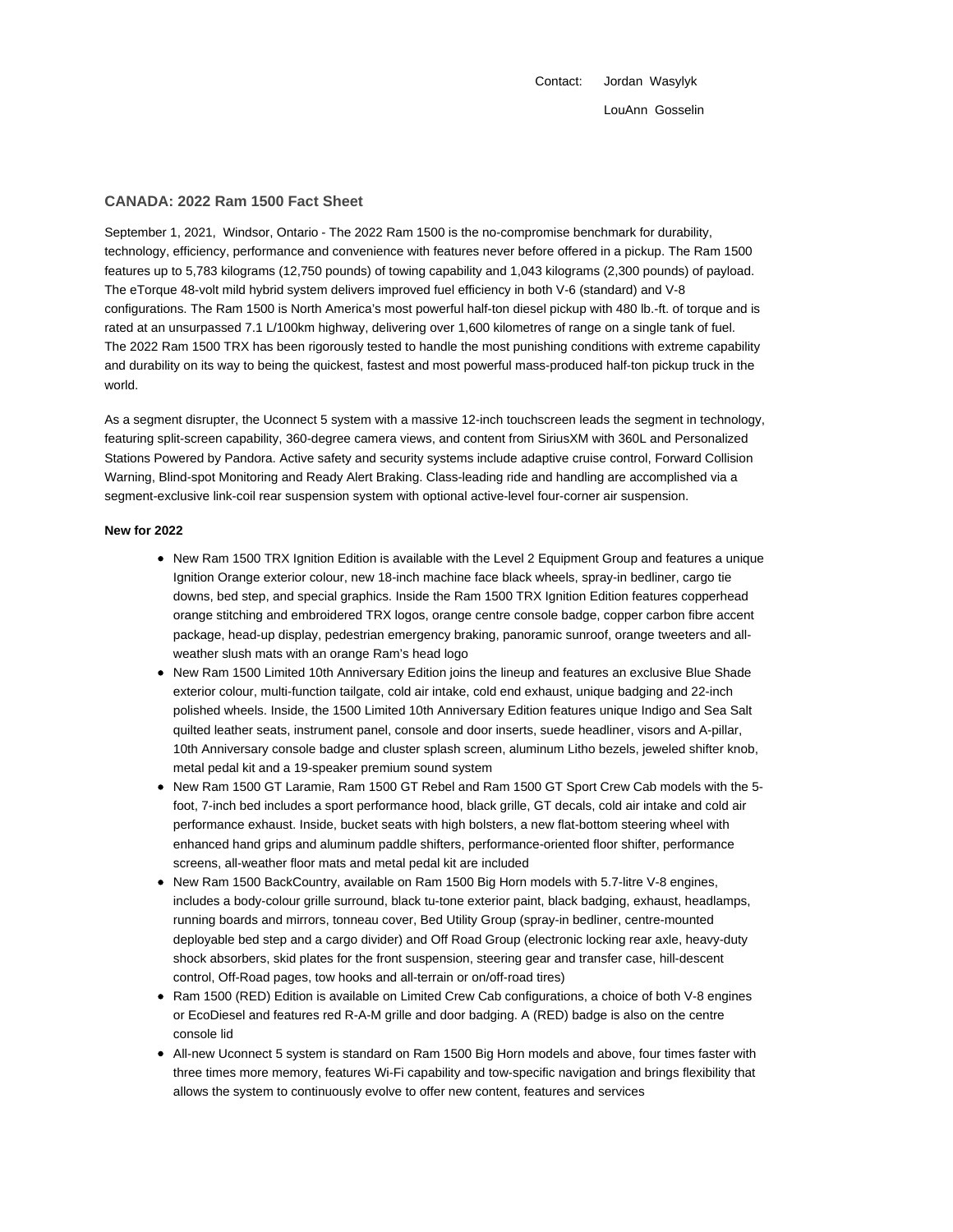- Trailer Hitch Light is now included in Trailer Tow Group and includes four LED lights that provide clear, crisp light from directly above the trailer hitch
- Ram Clean Air System is standard on all 2022 Ram 1500 models and filters 95-per cent of air particulates. Cleanest cabin air in a Ram Truck ever separates out pollen, allergens and bacteria

#### **Highlights**

- Class-exclusive air suspension enhances fuel efficiency, improves ride and gives greater off-road capability, load-leveling and entry/exit convenience
- Maximum payload of 1,043 kilograms (2,300 pounds) and maximum trailer tow of 5,783 kg (12,750 lb.)
- North America's most powerful half-ton diesel pickup with 480 lb.-ft. of torque and most capable lightduty diesel, with towing capability up to 5,697 kg (12,560 lb.)
- Quickest, fastest and most powerful mass-produced truck in the world courtesy of the legendary supercharged 6.2-litre HEMI® V-8 engine
- Luxury interior with Uconnect 5 system and 12-inch touchscreen featuring Alexa In-Vehicle Assistant, simultaneous connectivity for two Bluetooth-enabled phones, tow-specific navigation, dynamic range mapping and connected driver profiles
- Quickest, fastest, most powerful and most fuel-efficient Ram 1500 lineup ever:
	- 3.6-litre eTorque Pentastar V-6 engine, delivering 305 horsepower and 269 lb.-ft. of torque
	- 3.0-litre EcoDiesel V-6 engine, delivering 260 horsepower and 480 lb.-ft. of torque
	- 5.7-litre HEMI V-8 engine with variable-valve timing (VVT), 395 horsepower and 410 lb.-ft. of torque
	- 5.7-litre eTorque HEMI V-8 with VVT, 395 horsepower and 410 lb.-ft. of torque
	- Supercharged 6.2-litre HEMI V-8 sets new benchmarks for power and performance among half-ton pickups with 702 horsepower and 650 lb.-ft. or torque
- Largest cab creates the most spacious interior for additional features and passenger comfort
- Second row offers 8 degrees of slide recline, heated and cooled seats, a flat-load floor with integrated RamBins, tie-down rings and expandable under-seat storage
- Class-exclusive RamBox cargo management system, relocatable anchor points, bed divider and new multifunction tailgate with a centre bed step make for the best pickup bed in the business

## **Configurations in 4x2 and 4x4**

- Quad Cab 6-foot, 4-inch bed
- Crew Cab 5-foot, 7-inch bed
- Crew Cab 6-foot, 4-inch bed

## **Model Lineup**

The Ram 1500 offers 10 models:

- Tradesman
- Tradesman HFE
- Big Horn
- Sport
- Rebel
- Laramie
- Longhorn
- Limited Longhorn
- Limited 10th Anniversary Edition
- TRX

# **Available Exterior Colours**

Monotone

- Delmonico Red Pearl
- Flame Red
- Patriot Blue Pearl
- Hydro Blue
- Granite Crystal Metallic
- Billet Silver Metallic